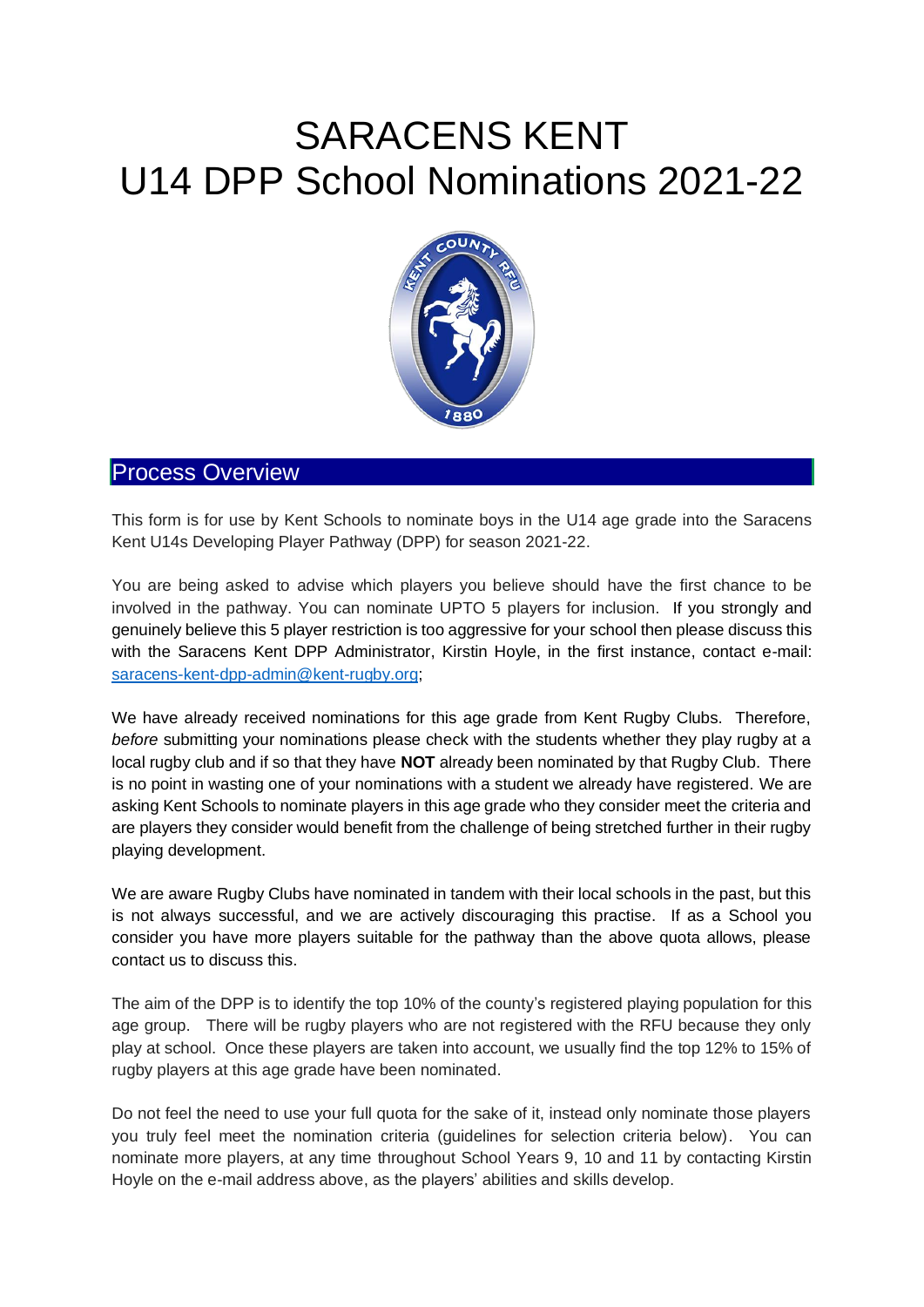### Process Admin and Timetable

For each player you wish to nominate, please provide:

Name of Player Date of Birth Preferred playing position Address Parent/Guardian Email Contact Details *(at least one email address, ideally two and please ensure the details are correct as this is our means of communication with players/parents. Please DO NOT provide ANY school e-mail address for the players themselves, as these 'bounce back' to us by the school's own e-mail filters)* Parent/Guardian Telephone Number Player's Club (If they are with one and have not already been nominated by that club) Player's School

Please have this information to hand for all boys you wish to nominate before continuing to our online form.

The Process will run as follows:

1. Nominations from Kent Schools to be completed and submitted by end of day on **Friday 22 April 2022.**

2. E-mail sent to parents/guardians/carers by *Thursday 27 April 2022* providing further details of the Saracens Kent Developing Player Pathway to them and inviting their Son(s) to a training session to be held at Sutton Valence School, North Street, Sutton Valence, Maidstone ME17 3HL on *Sunday 01 May 2022*.

3. Once players have been nominated for the Saracens Kent DPP they will remain within the pathway structure until the conclusion of their U16s season. Players will **not** be released from the Pathway, but will be assessed and moved up and down the various levels of the programme as appropriate. The Pathway is structured to be fluid. If the demands of the Pathway are too much for a player they can stop attending training sessions and withdraw themselves from the Pathway. Players **cannot** be released from the Saracens Kent DPP, to move to another similar programme, without permission of the Saracens Academy Junior Pathway Manager, even if they have withdrawn themselves.

4. Kent Schools rugby/PE coaches/teachers are encouraged to nominate additional boys for inclusion in the programme throughout any playing season from the commencement of their U14s to conclusion of their U16s age grades (School years 9, 10 and 11. Such nominations to be made as and when those players have attained suitable rugby playing skill sets and characters to benefit from the additional level of training provided by Saracens Kent DPP. For nominations made throughout the playing season please contact Saracens Kent DPP admin [saracens-kent-dpp](mailto:saracens-kent-dpp-admin@kent-rugby.org)[admin@kent-rugby.org;](mailto:saracens-kent-dpp-admin@kent-rugby.org)

### DPP Selection Criteria

In asking you to nominate players for the U14 Saracens Kent DPP we are asking you to consider the 4 elements shown in the Saracens Pathway Criteria below. We have also included further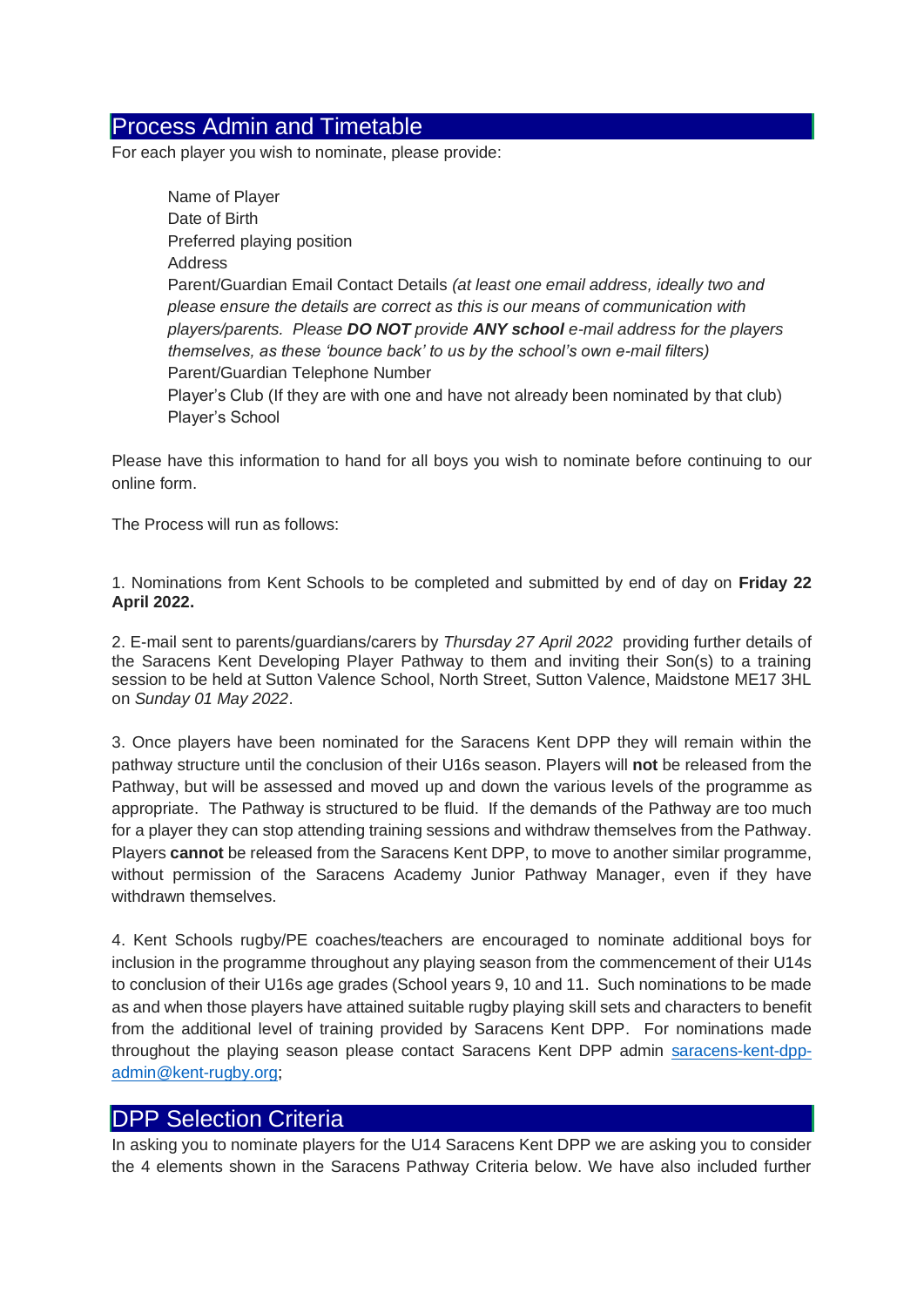Nominations Guidance below showing specific skill sets relevant for U14s to help guide your decisions.

Please also remember this is the DEVELOPING Player Pathway NOT the DEVELOPED Player Pathway. Therefore, any decision is not necessarily as straightforward as who are your best players now.

Saracens Pathway Criteria



# Further Nominations Guidance **DPP Player Skill Set**

**Specific to U14's** 

## **GOOD GAMES PLAYER:**

Feel and Time on Ball understanding Specific XFactor in games

## **FOUNDATION SKILL SET:**

Ability to Pass, Kick, Run and Tackle

### **COMMUNICATION:**

Small talk, Energy, General volume in games and social skills off the pitch

### **STRENGTH & CONDITIONING:**

Moving efficiently, Work-Rate and Speed